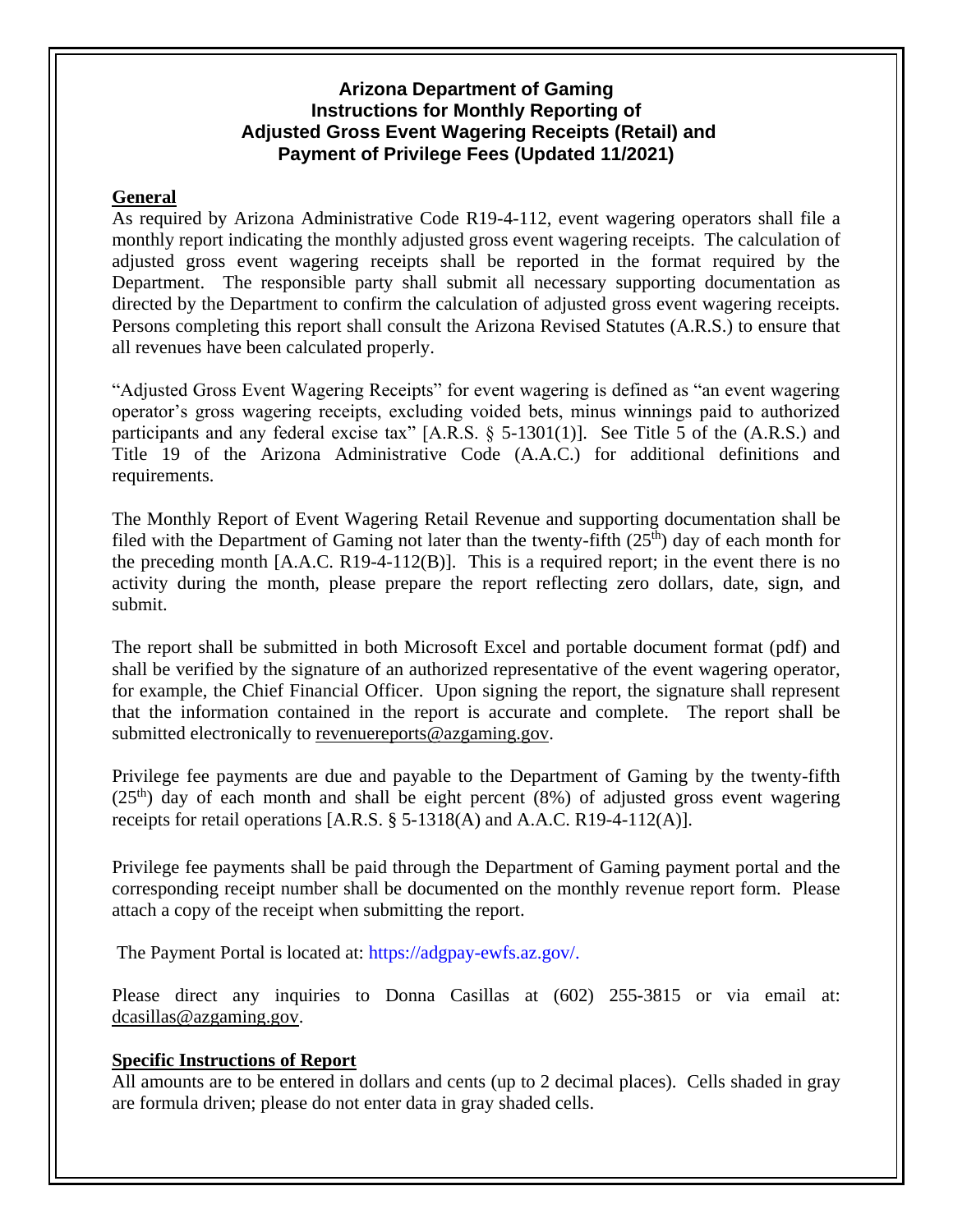#### Part A: This section details the individual revenue components of Event Wagering-Retail.

Please attach summary pages from the on-line event wagering–retail system reports that reflect the individual amounts reported in Part A. Variances between the online event wagering-retail report and the amount(s) reported in Part A must be identified in the data entry section of the report. If any other variances exist between the on-line event wagering–retail system report and the amount reported in Part A, a written explanation in the form of a reconciliation, and system reports which support the explanation and the amount, must accompany the report.

The deduction on line 4 for federal excise tax is calculated at 0.25% of the amount wagered. Please attach a report that supports the total federal excise tax paid.

If the operator offers free bets or promotional credits, a deduction from adjusted gross event wagering receipts equal to the value of free bets or promotional credits redeemed by authorized participants may be taken as provided for in A.R.S. § 5-1301(1). Attach a report from the host system which reflects the total value of free bets or promotional credits redeemed by authorized participants.

There is a separate section for the calculation of the allowable deduction for free bets or promotional credits. Enter in the actual amount of free bets or promotional credits redeemed by authorized participants during the month on Line A; this amount must agree with the host system report mentioned above.

The deduction under A.R.S. § 5-1301(1) for free bets or promotional credits is limited to the first five years following the effective date of this section as follows:

- a) For years one and two, a deduction not to exceed twenty percent of an event wagering operator's gross wagering receipts.
- b) For year three, a deduction not to exceed fifteen percent of an event wagering operator's gross wagering receipts.
- c) For years four and five, a deduction not to exceed ten percent of an event wagering operator's gross wagering receipts.
- d) For year six and each year thereafter, a deduction of free bets is not allowed. January 1 following the year in which the event wagering operator begins event wagering operations is considered the first year of event wagering for the purposes of this paragraph. An event wagering operator may deduct up to twenty percent of an event wagering operator's gross wagering receipts during any period that the operator conducts event wagering before January 1 of the first year of event wagering operations.

\*At the beginning of calendar year 2025, the Department will publish an updated reporting form to be used for reporting of calendar year(s) 2025 and 2026 revenue. This updated form will reflect the allowable deduction for years four and five, as described above.